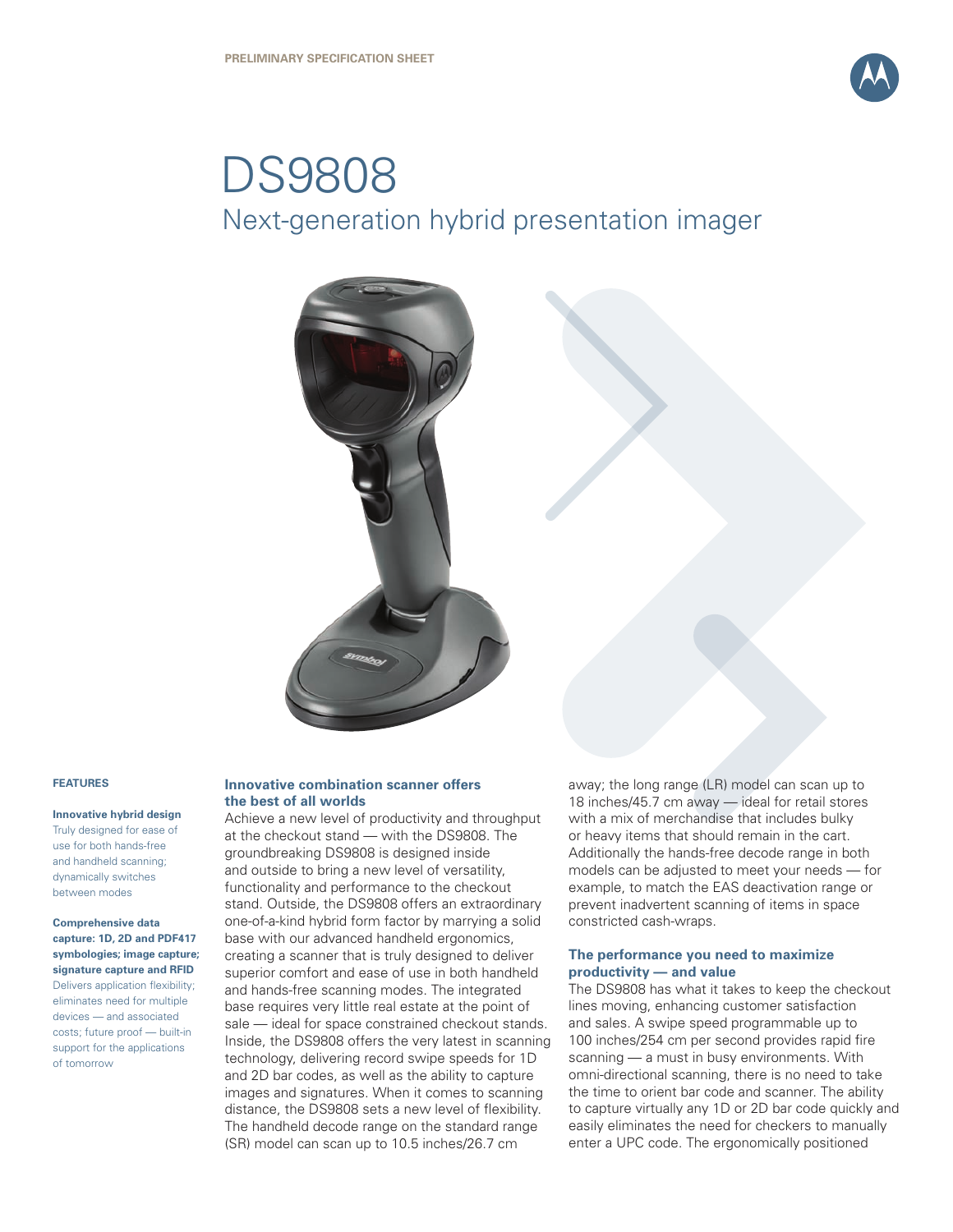#### **EAS compatible**

Enables automatic deactivation of EAS security tags

#### **Omni-directional scanning; wide working range, laser aiming pattern**

Easy to use; no need to align item and scanner; virtually no training required

#### **Withstands multiple 5 ft./ 1.5m drops to concrete**

Designed to endure the rigors of everyday use for maximum reliability and uptime and a low total cost of ownership

#### **Swipe speed programmable up to 100 inches/254 cm per second**

Optimized scanning speed delivers robust performance and accurate capture of a wide variety of bar codes

#### **Flexible working range**

Two models to best meet your working range requirements: the DS9808-SR, which offers a handheld decode range of up to 10.5 in./ 26.7 cm; and the DS9808-LR, which offers a handheld decode range of up to 18 in./45.7 cm

# **Supports RSM (Remote**

**Scanner Management)**  Lowers IT expenses and TCO by enabling remote management from a central location

trigger enables easy and comfortable scanning in handheld mode. A specially designed lasergenerated aiming pattern offers a clear and bright field of view even in bright sunlight, ensuring first time accurate aim. The extra loud beeper provides audible verification of an accurate scan in even the busiest retail environments. And a single swipe can simultaneously scan the price and deactivate an EAS tag, further protecting productivity at the checkout stand — and preventing erroneous alarms that embarrass customers and waste security staff time.

## **Reduce costs and increase sales with the applications of today…and tomorrow**

The adaptable DS9808 is ideal in a wide variety of retail operations, as well as in a wide variety of areas within a retail store. For countries that utilize a PDF417 bar code on a national ID card or drivers' license, embedded and server-based parsing agents enable decoding with very little effort. The parsing is executed either in the scanner or the host, enabling department, specialty and convenience stores as well as pharmacies to implement a wide range of applications that can improve productivity, customer service, customer retention and sales while reducing fraud and theft. For example, a quick scan can instantly and accurately auto-populate a credit or loyalty card application, reducing processing time yet increasing your base of loyal customers. Pharmacies can quickly scan a driver's license to meet compliance regulations for the purchase of certain over-the-counter and prescription medications, enabling efficient and cost-effective electronic recordkeeping. Retailers who sell items with age restrictions can prevent unlawful transactions with a quick scan of a driver's license for automatic age verification. At the returns desk, a quick scan of a driver's license or other ID card helps retailers who do not require receipts to better prevent fraudulent returns. Support for an optional RFID module (available on the LR model) enables your retail operation to embrace the benefits of RFID now or in the future.

#### **Durable design for a low total cost of ownership**

The DS9808 offers a new standard for bar code scanner reliability, providing the maximum uptime required in the demanding retail environment. The 5 ft./1.5 m drop to concrete drop specification ensures dependable performance — in spite of the inevitable everyday drops and bumps.

#### **Rapid return on investment (ROI)**

With the flexible DS9808, there is no need to purchase multiple devices to enable different types of data capture in your enterprise — no matter what applications you need now or in the future, the powerful comprehensive feature set will meet your needs. You enjoy the functionality of an image capture device, a bar code scanner, an EAS tag deactivator and an RFID reader — all in a single device. Capital and operational costs are significantly reduced — there are fewer devices to purchase and manage, and compatibility with Remote Scanner Management (RSM) enables remote configuration, deployment and day-to-day management of the devices. And for true service peace of mind, Motorola recommends Service from the Start Advance Exchange Support. This multiyear coverage plan provides the next-business-day device replacement you need to keep your business running smoothly and productively. Your DS9808 will also be protected from the unexpected with built-in Comprehensive Coverage, which covers internal and external components damaged through accidental breakage. The result is an extraordinary lifecycle, extraordinary uptime — and a truly outstanding ROI.

For more information on the Symbol DS9808, access our global contact directory at www.motorola.com/enterprisemobility/contactus or visit www.motorola.com/ds9808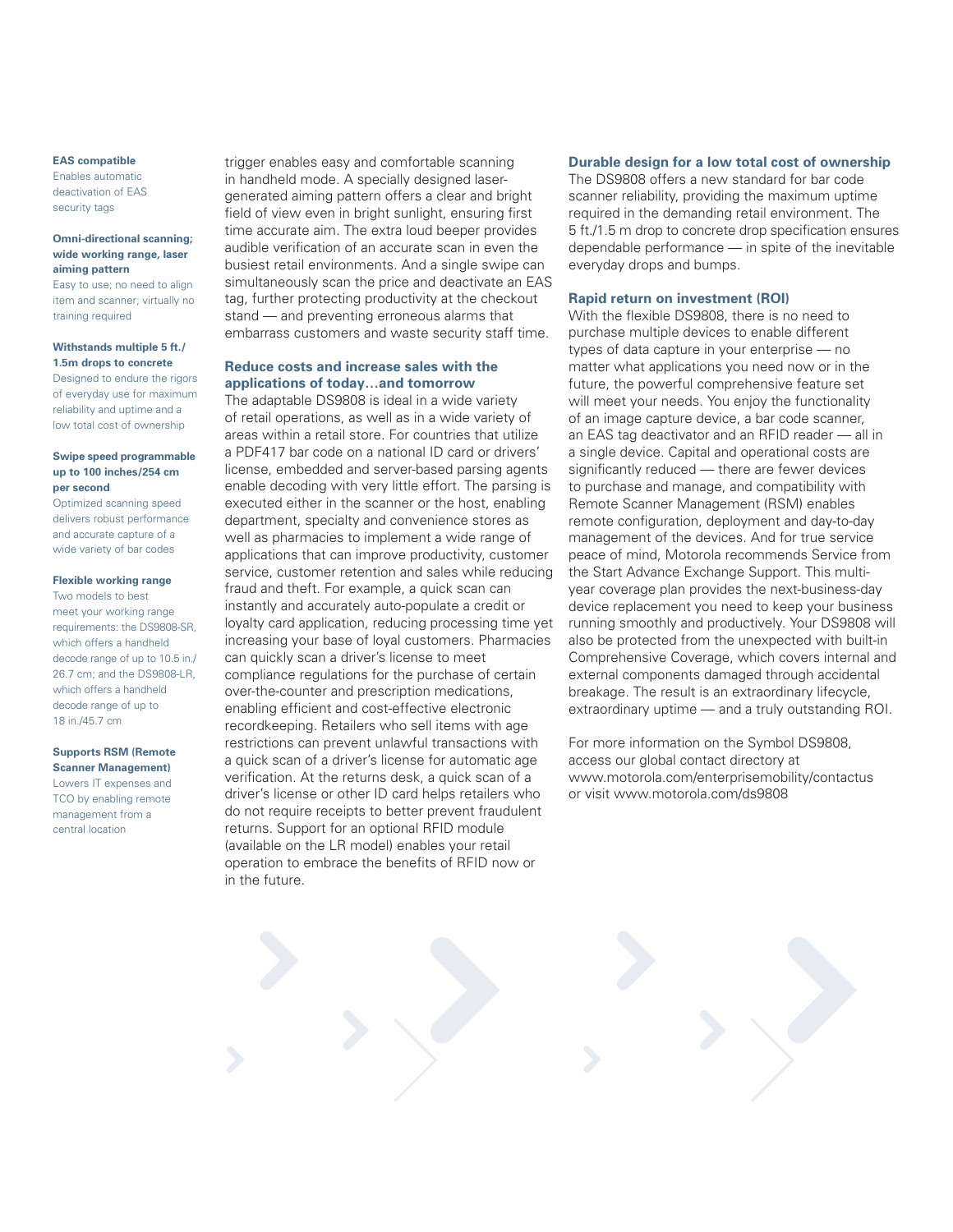# DS9808 Specifications

| <b>Physical Characteristics</b>        |                                                                                                                                                                                                                                                                                                                                                                                                                                                                                                                                                                       |  |  |
|----------------------------------------|-----------------------------------------------------------------------------------------------------------------------------------------------------------------------------------------------------------------------------------------------------------------------------------------------------------------------------------------------------------------------------------------------------------------------------------------------------------------------------------------------------------------------------------------------------------------------|--|--|
| Dimensions:                            | 8 in. (max) H x 5.4 in. L x 3.4 in. W<br>20.3 cm (max) H x 13.7 cm L x 8.6 cm W                                                                                                                                                                                                                                                                                                                                                                                                                                                                                       |  |  |
| Weight:                                | 12 oz./340 g                                                                                                                                                                                                                                                                                                                                                                                                                                                                                                                                                          |  |  |
| Voltage and<br>Current:                | Nominal (without optional RFID module):<br>5 ±10%VDC @ 450 mA<br>Nominal (with optional RFID module):<br>5±10%VDC @ 1.2 A                                                                                                                                                                                                                                                                                                                                                                                                                                             |  |  |
| Color:                                 | Twilight Black                                                                                                                                                                                                                                                                                                                                                                                                                                                                                                                                                        |  |  |
| <b>Performance Characteristics</b>     |                                                                                                                                                                                                                                                                                                                                                                                                                                                                                                                                                                       |  |  |
| DS9808-SR and DS9808-LR. Imager mode   |                                                                                                                                                                                                                                                                                                                                                                                                                                                                                                                                                                       |  |  |
| Light Source:                          | Aiming Pattern: 650nm laser diode<br>Illumination: 630nm LED                                                                                                                                                                                                                                                                                                                                                                                                                                                                                                          |  |  |
| Imager Field of View:                  | 39° H x 25° V                                                                                                                                                                                                                                                                                                                                                                                                                                                                                                                                                         |  |  |
| Roll/Pitch/Yaw:                        | $360^{\circ}$ , ±65°, ±60°                                                                                                                                                                                                                                                                                                                                                                                                                                                                                                                                            |  |  |
| Swipe Speed:                           | Programmable up to 100 in./254 cm per second<br>(Horizontal Read Rate)                                                                                                                                                                                                                                                                                                                                                                                                                                                                                                |  |  |
| DS9808-LR. Laser scanner mode          |                                                                                                                                                                                                                                                                                                                                                                                                                                                                                                                                                                       |  |  |
| Light Source:                          | 650nm LED                                                                                                                                                                                                                                                                                                                                                                                                                                                                                                                                                             |  |  |
| Scan Angle:                            | 40° ±3° nominal                                                                                                                                                                                                                                                                                                                                                                                                                                                                                                                                                       |  |  |
| <b>Symbology Decode Capability</b>     |                                                                                                                                                                                                                                                                                                                                                                                                                                                                                                                                                                       |  |  |
| $1-D$ :                                | UPC/EAN (UPCA/UPCE/UPCE1/EAN-8/EAN-13/<br>JAN-8/JAN-13 plus supplementals, ISBN<br>(Bookland), ISSN, Coupon Code), Code 39<br>(Standard, Full ASCII, Trioptic), Code 128<br>(Standard, Full ASCII, UCC/EAN-128, ISBT-128<br>Concatenated), Code 93, Codabar/NW7, Code<br>11 (Standard, Matrix 2 of 5), MSI Plessey, I 2 of<br>5 (Interleaved 2 of 5 / ITF, Discrete 2 of 5, IATA,<br>Chinese 2 of 5), GS1 DataBar (Omnidirectional,<br>Truncated, Stacked, Stacked Omnidirectional,<br>Limited, Expanded, Expanded Stacked, Inverse),<br>Base 32 (Italian Pharmacode) |  |  |
| <b>PDF417</b><br>(and variants):       | PDF417 (Standard, Macro), MicroPDF417 (Standard,<br>Macro), Composite Codes (CC-A, CC-B, CC-C)                                                                                                                                                                                                                                                                                                                                                                                                                                                                        |  |  |
| $2-D$ :                                | TLC-39, Aztec (Standard, Inverse), MaxiCode,<br>DataMatrix/ECC 200 (Standard, Inverse), QR<br>Code (Standard, Inverse, Micro)                                                                                                                                                                                                                                                                                                                                                                                                                                         |  |  |
| Postal:                                | U.S. Postnet and Planet, U.K. Post, Japan Post,<br>Australian Post, Netherlands KIX Code, Royal<br>Mail 4 State Customer, UPU FICS 4 State Postal,<br>USPS 4CB                                                                                                                                                                                                                                                                                                                                                                                                        |  |  |
| Nominal Working Range<br>(Handheld):   | See chart on back.                                                                                                                                                                                                                                                                                                                                                                                                                                                                                                                                                    |  |  |
| Nominal Working Range<br>(Hands free): | See chart on back.                                                                                                                                                                                                                                                                                                                                                                                                                                                                                                                                                    |  |  |
| Minimum Resolution:                    | Code 39 - 4 mil, UPC - 7.8 mil (60%),<br>PDF417 - 5 mil, Datamatrix - 5 mil                                                                                                                                                                                                                                                                                                                                                                                                                                                                                           |  |  |

| <b>Imaging Characteristics</b>      |                                                                                                                                                                                                                                                                                                         |
|-------------------------------------|---------------------------------------------------------------------------------------------------------------------------------------------------------------------------------------------------------------------------------------------------------------------------------------------------------|
| Graphics Format Support:            | Images can be exported as Bitmap, JPEG or TIFF                                                                                                                                                                                                                                                          |
| Image Transfer Speed:               | USB 2.0: Up to 12 Megabits/second<br>RS-232: Up to 115 kb/second                                                                                                                                                                                                                                        |
| Image Transfer Time:                | Typical USB application is ~0.2 seconds with a<br>compressed JPEG of 100kb                                                                                                                                                                                                                              |
| Image Quality:                      | 120 DPI on a 4 x 6 in./10.2 x 15.2 cm document<br>@ 6.5 in./16.5 cm                                                                                                                                                                                                                                     |
| <b>User Environment</b>             |                                                                                                                                                                                                                                                                                                         |
| Operating Temperature:              | 32° to 104° F /0° to 40° C                                                                                                                                                                                                                                                                              |
| Humidity:                           | 5% to 95% RH (Non-Condensing)                                                                                                                                                                                                                                                                           |
| Drop Specification:                 | Withstands multiple 5 ft./1.5m drops to concrete                                                                                                                                                                                                                                                        |
| Ambient Light Immunity:             | Incandescent - 150 ft. candles (1,600 Lux)<br>Sunlight - 8,000 ft. candles (86,000 Lux)<br>Fluorescent - 150 ft. candles (1,600 Lux)<br>Mercury Vapor - 150 ft. candles (1,600 Lux)<br>Sodium Vapor - 150 ft. candles (1,600 Lux)<br>Immune to normal or artificial light                               |
| <b>Interfaces</b>                   |                                                                                                                                                                                                                                                                                                         |
| Interfaces Supported:               | USB, RS-232, RS-485 (IBM 46xx Protocols),<br>Keyboard Wedge, Synapse                                                                                                                                                                                                                                    |
| <b>Regulatory</b>                   |                                                                                                                                                                                                                                                                                                         |
| Electrical Safety:                  | UL6950-1, CSA C22.2 No. 60950-1,<br>EN60950-1 / IEC60950-1                                                                                                                                                                                                                                              |
| Laser Safety:                       | EN 60825-1, IEC 60825-1, 21CFR1040.10, CDRH<br>Class II, IEC Class 2                                                                                                                                                                                                                                    |
| EMI/RFI:                            | FCC Part 15 Class B, ICES-003 Class B, EN 55022,<br>EN 55024 AS/NZS 4268:2008, Japan VCCI                                                                                                                                                                                                               |
| Environmental:                      | Compliant with RoHs directive 2002/95/EEC                                                                                                                                                                                                                                                               |
| <b>Options</b>                      |                                                                                                                                                                                                                                                                                                         |
| Electronic Article<br>Surveillance: | Compatible with Checkpoint EAS<br>deactivation systems                                                                                                                                                                                                                                                  |
| Accessories:                        | Wall Mount Bracket; RFID Module (available for<br>DS9808-LR model only) - planned for H2 2009                                                                                                                                                                                                           |
| RFID Tags:                          | Gen2 UHF (With optional RFID module - for use<br>on DS9808-LR model only - planned for H2 2009)                                                                                                                                                                                                         |
| Warranty                            |                                                                                                                                                                                                                                                                                                         |
|                                     | Subject to the terms of Motorola's hardware warranty statement, the DS9808<br>is warranted against defects in workmanship and materials for a period of<br>3 years from the date of shipment. For the complete Motorola hardware<br>product warranty statement, go to: http://www.motorola.com/warranty |
| <b>Recommended Services</b>         |                                                                                                                                                                                                                                                                                                         |
| <b>Customer Services:</b>           | Service from the Start Advance Exchange Support                                                                                                                                                                                                                                                         |

#### **Multiple on-board interfaces; universal cable compatible**

Easy to install; future proof design easily connects to the hosts of today and tomorrow

#### **Extra loud beeper**

Audible in the loudest environments

#### **Extra large LED indicator**

Clearly visible from all scanning positions

#### **Rubberized handle**

Provides workers with a comfortable, sure grip

**Recessed connector in the base** Minimizes the

scanner footprint

*See charts on back...*